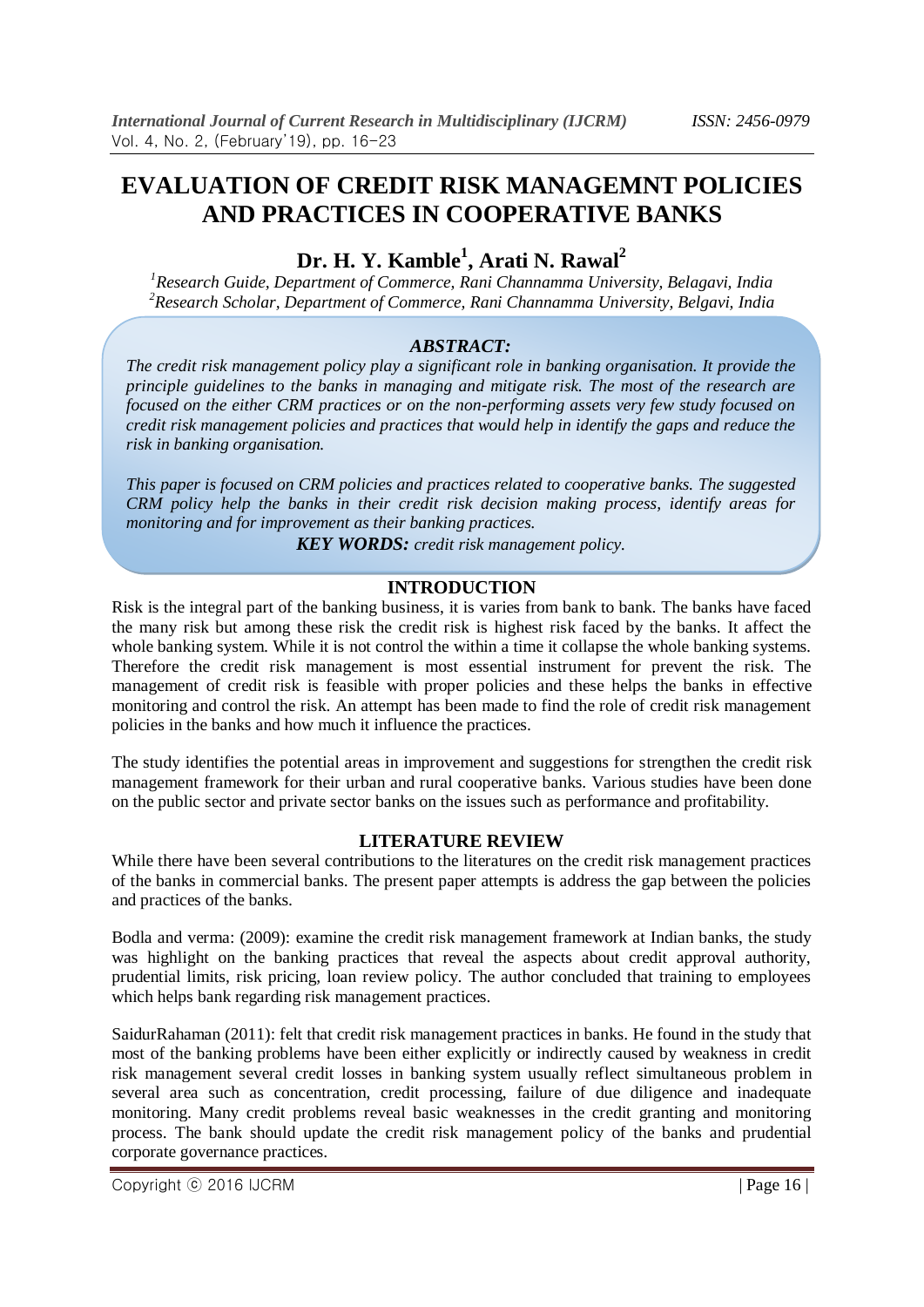#### *EVALUATION OF CREDIT RISK MANAGEMNT POLICIES AND PRACTICES IN COOPERATIVE..*

Anju Arora and Muneesh Kumar (2014): The study has constructed of credit risk management index score for Indian banking sector: An in-depth analysis. The study covers 35 public sector and private sector commercial banks participated in the survey. Credit risk managementpractices towards the index scoring based on organizational structure, policy, and strategy, operation, and system. The purpose of the study to assess of current strength of credit risk management framework in the Indian banking system towards benchmarking practices.

## **OBJECTIVE OF THE STUDY**

The present study attempts to report the state of the credit risk management policies followed by the cooperative banks in Dharwad district. The aim is to identify the CRM policies and practices are followed by the cooperative banks in their banking business. Further, analysis of proposes to identify the techniques commonly used by the banks in monitoring and mitigate the risk.

#### **RESEARCH METHODOLOGY**

The study is primarily based on the primary data collected during the year 2017-18 with the help of structured questionnaire. All the cooperative banks in Dharwad district were cover under the study. They are categorized in to urban and rural area banks, there are eight urban area banks and two rural area functioning in the Dharwad district depending on size and volume of banking business. The respondents were of the credit risk officers and General Managers of Head office level.

#### **ANALYSIS OF THE STUDY**

The CRM policy is principle guidelines provided by the Reserve banks of India. It help the banks in effective manage the credit risk in banking business and reduce the risk of defaults. The banks were following the practices of CRM policies of the RBI guidelines. The banks were provided the credit facility to their membership as per the cooperative by-law.

#### **KYC POLICY**

The KYC policy required for the banks to verify the borrowers address through documents listed in the circular. It has been noticed by the RBI that a large number of persons, especially those belonging to low income group, both in urban and rural area are not able to produce such documents to satisfy the bank about their identity and address. This leads to their inability to access the banking services and result in their financial exclusion. It involves the true identification of credit beneficiaries, source of funds, nature of customers business etc.

As per the KYC policy, if the borrowers address may change and hence the banks are required to periodically update their records. The urban area sample banks and rural area sample banks are following the practices of KYC norms as per the RBI norms. The KYC policy helps the banks understand their customers and their financial dealings better and help them manage their risk prudentially.

| <b>Know Your Customer (KYC) Policy</b>                                                             |        |        |          |  |  |  |  |  |
|----------------------------------------------------------------------------------------------------|--------|--------|----------|--|--|--|--|--|
| <b>Know Your Customer</b><br>Urban area banks<br><b>Rural area banks</b><br><b>Number of banks</b> |        |        |          |  |  |  |  |  |
| (KYC) Policy                                                                                       |        |        |          |  |  |  |  |  |
| Yes                                                                                                | 08(80) | 02(20) | 10(100)  |  |  |  |  |  |
|                                                                                                    | (100)  | (100)  |          |  |  |  |  |  |
| N <sub>o</sub>                                                                                     | 00(00) | 00(00) | 00(00)   |  |  |  |  |  |
|                                                                                                    | (00)   | (00)   |          |  |  |  |  |  |
| Total                                                                                              | 08(80) | 20(20) | 10 (100) |  |  |  |  |  |

| Table 1                                |
|----------------------------------------|
| <b>Know Your Customer (KYC) Policy</b> |

Source: Field study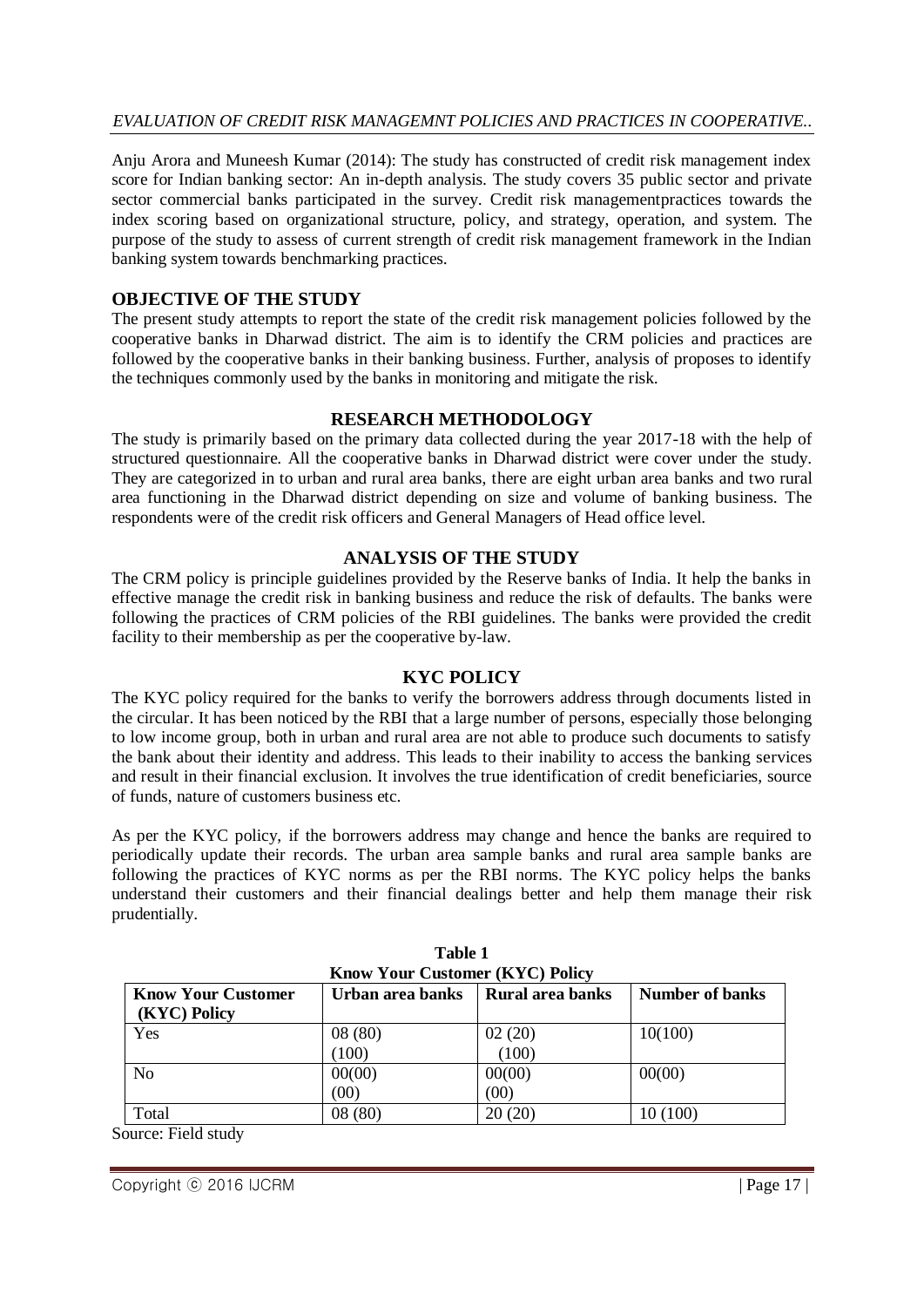Note: Figures in brackets opposite to the figures in the cells represent the percentage of the respective cell figures to the respective row total.

Figures in brackets below the figures in different cells represent the percentage of the respective figures to the total of the respective columns.

Table 1 reveals that 80 % of urban area sample banks were follow practices of KYC norms. Further, 20 % of rural area sample banks were following the practices of KYC norms.

The study found that all the urban area sample banks and rural area sample banks were strictly following the KYC norms while introduce the customers. Therefore the KYC norms helps the bank measure the risk.

#### **MEMBER OF THE CIBIL**

The CIBIL is a credit information bureau is checks the borrower's past financial health and decides whether to disburse the credit or deny it. While RBI has made mandatory to all the banks to taken report of CIBIL before sanctioning the loan. It providing the indicative remarks about past credit history of the borrowers, every banks must have registered the CIB. The credit information bureau collect and maintains records of an individual payment pertaining to credit and these records submitted to credit institutions on a monthly basis. This information is then used to create credit information reports (CIR) and credit institutions in order to evaluate and approve credit applications. It helps the bank in credit decisions and also for differentiate the borrowers and defaulters.

| <b>Member of the CIBIL</b> |   |                  |   |                          |   |   |   |            |              |                          |            |                    |              |
|----------------------------|---|------------------|---|--------------------------|---|---|---|------------|--------------|--------------------------|------------|--------------------|--------------|
| <b>Member of the</b>       |   | Urban area banks |   |                          |   |   |   | <b>Tot</b> | <b>Rural</b> |                          | Tota       | <b>Grand Total</b> |              |
| <b>CIBIL</b>               |   |                  |   |                          |   |   |   |            | al           | area                     |            |                    |              |
|                            |   |                  |   |                          |   |   |   |            |              | <b>banks</b>             |            |                    |              |
|                            | B | B                | B | B                        | B | B | B | B          |              | в                        |            |                    | Urban+       |
|                            |   |                  | 3 | 4                        | 5 | 6 |   | 8          |              | 9                        | <b>B10</b> |                    | <b>Rural</b> |
| Experian                   | - | 3                |   | $\overline{\phantom{a}}$ | - | 2 |   | -          | 03           | $\overline{\phantom{0}}$ |            | 0 <sup>0</sup>     | 03           |
| Equifax                    | - | ⌒                |   | $\overline{\phantom{0}}$ | 2 |   |   |            | 02           | $\overline{\phantom{0}}$ |            | 00                 | 02           |
| High mark                  |   |                  |   |                          |   |   | - |            | 06           |                          |            | 02                 | 08           |
| Not registered             | - |                  |   | $\overline{\phantom{a}}$ |   |   |   |            | 01           | $\overline{\phantom{a}}$ |            |                    | 01           |

**Table 2**

Source: Field survey

Note: B1, B2, B3, B4, B5, B6, B7, B8, B9, B10 denotes the total number of banks.

: Figure in the cells denotes the ranks given by the bank for the CIBIL registration.

Table 2 revels that credit risk managementpractices with becoming the member of the CIBIL. That urban area sample banks are registered the Highmark, Equifax and Experian; it will observed that Highmark is the highest number of the banks registered credit information bureau; and Equifax is second highest registered credit information bureau. Further, the Experian is third highest registered credit information bureau. It was observed that one of the urban area sample bank have not registered the credit information bureau and it is the high risk for the bank.

It was observed that all the rural area sample banks are registered only one credit information bureau that is Highmark.

The study found that urban area sample banks were registered three credit information bureaus are Highmark, Experian and Equifax. While rural area sample banks are registered the Highmark only.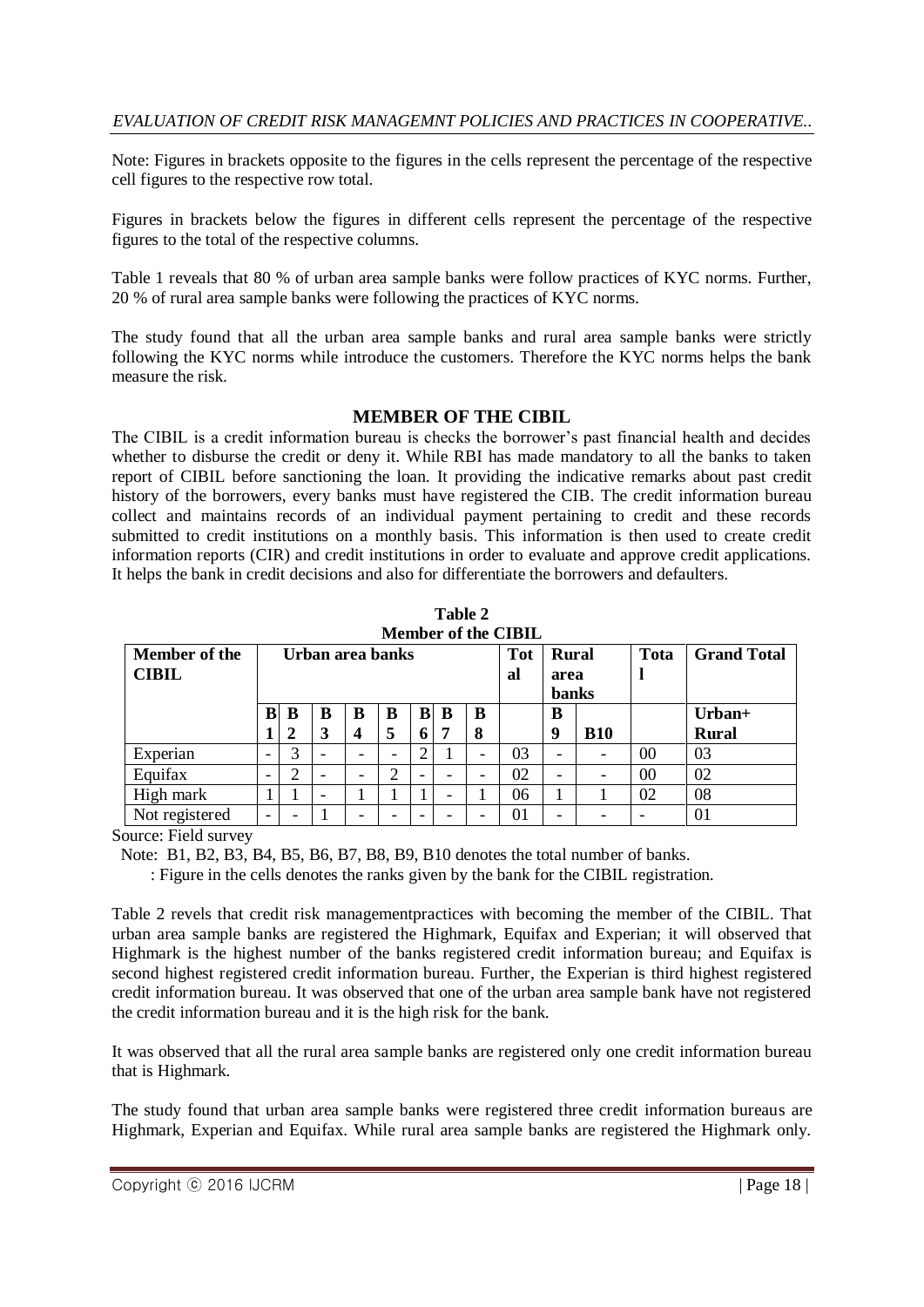#### *EVALUATION OF CREDIT RISK MANAGEMNT POLICIES AND PRACTICES IN COOPERATIVE..*

Further one of the urban area sample bank have not registered the credit information bureau and they have to register the credit information bureau, it help the banks in reduce the risk.

## **PRIORITY SECTOR CREDIT EXPOSURE LIMITS**

The CRM policy towards the priority sector lending to provide the credit facility to the under privileged class of the society. The main concept of priority sector lending is to provide the continuous credit facility to poor peoples by providing then necessary financial assistance. As per the RBI norms the total priority sector lending is 40 percent of Adjusted Net Bank Credit (ANBC) or credit equivalent amount of off-balance sheet exposure, whichever is higher.

The urban area and rural area sample banks are diversify the credit exposure to the priority sector and weaker sector of the economy.

| Friority sector create exposure minus  |                 |                   |                        |  |  |  |  |
|----------------------------------------|-----------------|-------------------|------------------------|--|--|--|--|
| <b>Priority sector credit exposure</b> | Urban area      | <b>Rural</b> area | <b>Number of banks</b> |  |  |  |  |
| limits                                 | <b>banks</b>    | <b>banks</b>      |                        |  |  |  |  |
| Below 20% of Adjusted Bank             | 01(100)         | 00(00)            | 01(100)                |  |  |  |  |
| Credit                                 | (12)            | (00)              |                        |  |  |  |  |
| 40% of Adjusted Bank Credit            | 02(67)          | 01(33)            | 03(100)                |  |  |  |  |
|                                        | (25)            | (50)              |                        |  |  |  |  |
| Above 40% of Adjusted Bank             | 04(80)          | 01(20)            | 05(100)                |  |  |  |  |
| Credit                                 | (50)            | (50)              |                        |  |  |  |  |
| Not given                              | 01(100)<br>(13) | 00(00)            | 01(100)                |  |  |  |  |
|                                        |                 | (00)              |                        |  |  |  |  |
| Total                                  | 08(80)          | 02(20)            | 10(100)                |  |  |  |  |

**Table 3 Priority sector credit exposure limits**

Source: Field study

 Note: Figures in brackets opposite to the figures in the cells represent the percentage of the respective cell figures to the respective row total.

: Figures in brackets below the figures in different cells represent the percentage of the respective figures to the total of the respective columns.

Table 3 shows that two urban area sample banks were following the RBI norms in this regard to fixing priority sector credit exposure limits at 40 % of Adjusted Net Bank Credit, and four of urban area sample banks were following the CRM practices of credit exposure limit above 40% of Adjusted Net Bank Credit, it indicates that the bank has high concentration on priority sector lending, it is high risk for the bank. Further, one of the sample bank were following the conservative approach in limit fixation by fixing the credit exposure limit below the 20 %. It indicates the bank were following the practices of risk avoidance.

The study found that three fourth of the urban area sample banks have high concentration on priority sector lending it is high risk for the banks and half of the rural area sample banks were high concentrate on credit exposure limits, it indicates the high risk for the bank. Therefore the sample banks have lower concentrate on credit portfolio to reduce the risk.

# **WEAKER SECTOR CREDIT EXPOSURE LIMITS**

Weaker sections is a most neglected sector of the economy and it includes small marginal farmers. The main concept of weaker section was adopted within a priority sector lending. The target parameters of priority sector lending is weaker section target is specify 10 percent of ANBC (Adjusted Net Banking Credit) or Credit Equivalent of off- Balance Sheet Exposure, whichever is higher should give to weaker sections.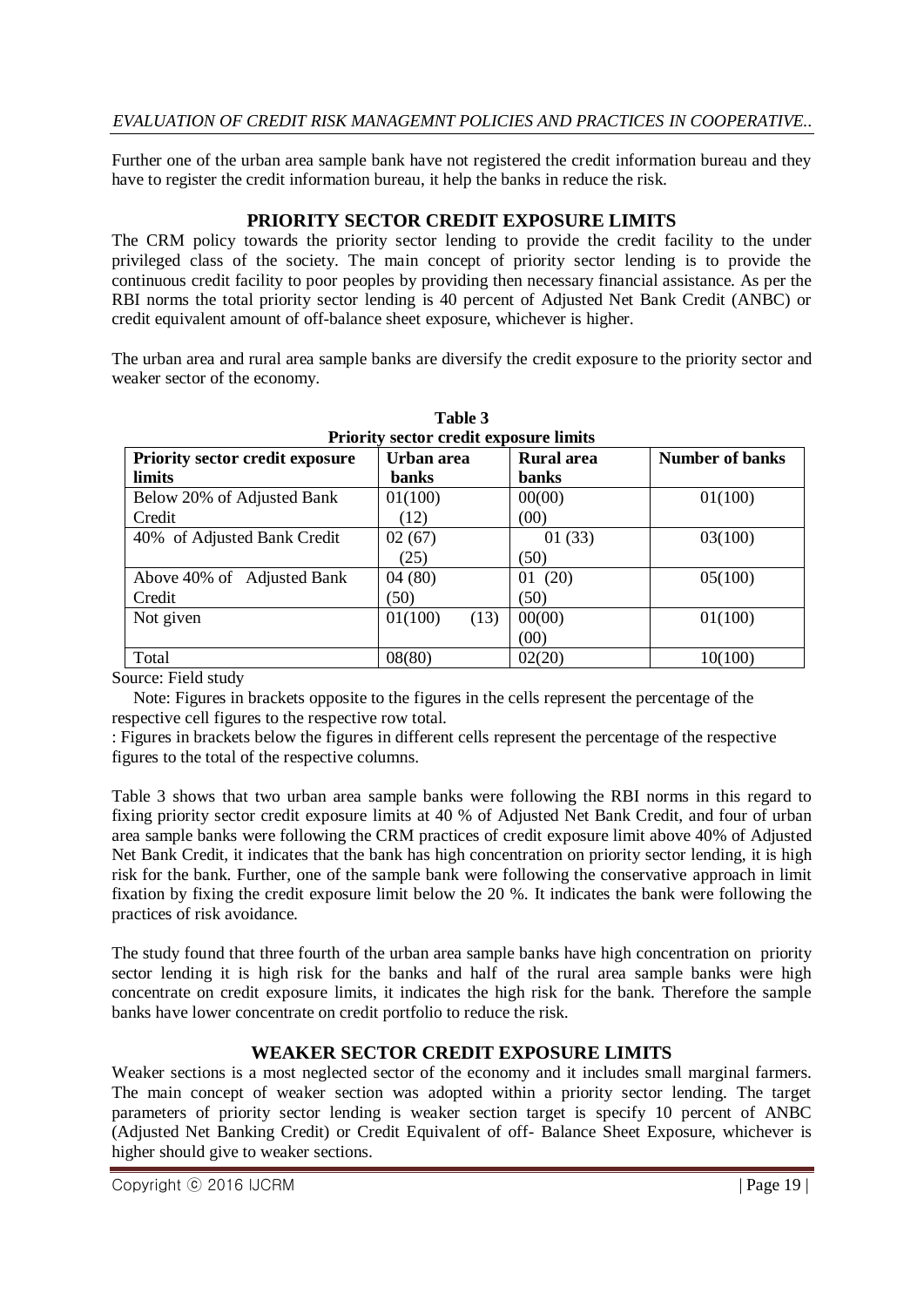The urban and rural area sample banks are diversify the credit on weaker sector lending prescribed by the RBI guidelines by fixing the credit exposure limits.

| Weaker sector credit exposure limits |              |            |              |  |  |  |
|--------------------------------------|--------------|------------|--------------|--|--|--|
| Weaker sector credit exposure        | Urban area   | Rural area | Number of    |  |  |  |
| limits                               | <b>banks</b> | banks      | <b>banks</b> |  |  |  |
| Below 10% Adjusted Net Banking       | 01(100)      | 00(00)     | 01(100)      |  |  |  |
| Credit                               | (13)         | (00)       |              |  |  |  |
| 10 % Adjusted Net Banking Credit     | 02(67)       | 01(33)     | 03(100)      |  |  |  |
|                                      | (25)         | (50)       |              |  |  |  |
| Above 10% Adjusted Net Banking       | 03(75)       | 01(25)     | 04(100)      |  |  |  |
| Credit                               | (37)         | (50)       |              |  |  |  |
| Not given                            | 02(100)      | 00(00)     | 02(100)      |  |  |  |
|                                      | (25)         | (00)       |              |  |  |  |
| Total                                | 08(80)       | 02(20)     | 10(100)      |  |  |  |

| Table 4 |                                        |  |  |  |  |  |
|---------|----------------------------------------|--|--|--|--|--|
|         | Weaker sector credit exposure limit    |  |  |  |  |  |
|         | $\mathbf{r}$ $\mathbf{r}$ $\mathbf{r}$ |  |  |  |  |  |

Source: Field study

Note: Figures in brackets opposite to the figures in the cells represent the percentage of the respective cell figures to the respective row total.

Figures in brackets below the figures in different cells represent the percentage of the respective figures to the total of the respective columns.

Table 4 reveals that practices with regard to the weaker sector credit exposure limits are summarised. It was observed that one fourth of urban area sample banks and half of rural area sample banks have following the RBI norms regarding the weaker sector credit exposure limits to be fixed at 10 % ANBC. Further, three fourth of urban area sample banks were following the practices of high concentration on credit portfolio limits, it indicates the high risk for the bank. However one fourth of the urban area sample banks credit exposure limit is below 10% of ANBC. It indicates that bank were following the conservative approach in limit fixation.it indicates that were following the risk avoidance.

The study observed that one fourth of urban area sample banks were following the high concentration of credit exposure limit, it indicates the high risk for the banks and half of the rural area sample banks were high concentration of credit exposure limit, it indicates the high risk for the bank. Therefore the banks have reduce the concentrate credit portfolio.

#### **CREDIT AUDIT**

The internal inspection is undertaken by a bank credit committee or experienced credit officers are inspecting the bank branches. The internal credit audit officers are monitoring the day to day bank operations; such as daily account opening, cash balance, income leakage and nonperforming assets of the bank branches. Further, credit officers reported to the audit committee and it should be placed before the board of directors. While periodicity of internal audit of the branches should be at least once in a year and which should be in surprising condition. Now a days more number of bank branches are regularly conducted internal audit due to alarming rise of NPAs in all the banks. The internal audit helps the banks in effective internal control, risk management and governance to facilitate the achievement of organisational objectives.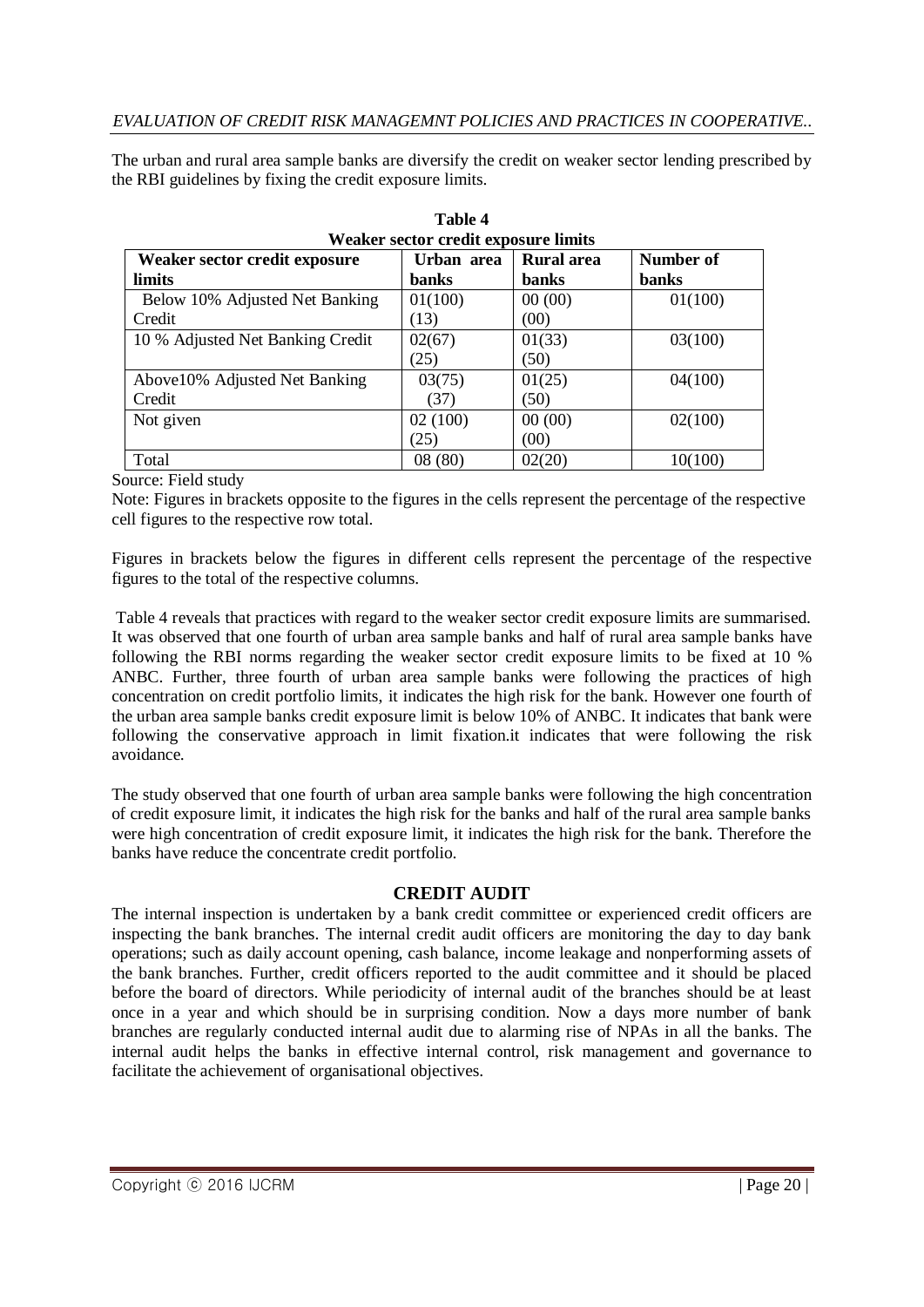| Table 5                                                                                 |            |        |          |  |  |  |  |  |  |
|-----------------------------------------------------------------------------------------|------------|--------|----------|--|--|--|--|--|--|
| Internal audit                                                                          |            |        |          |  |  |  |  |  |  |
| <b>Number of banks</b><br>Internal audit<br>Urban area banks<br><b>Rural area banks</b> |            |        |          |  |  |  |  |  |  |
| Monthly                                                                                 | 03(100)    | 00(00) | 03(100)  |  |  |  |  |  |  |
|                                                                                         | (38)       | (00)   |          |  |  |  |  |  |  |
| Quarterly                                                                               | 04(80)     | 01(20) | 05(100)  |  |  |  |  |  |  |
|                                                                                         | (50)       | (50)   |          |  |  |  |  |  |  |
| Yearly                                                                                  | 01(50)     | 01(50) | 02(100)  |  |  |  |  |  |  |
|                                                                                         | (12)       | (50)   |          |  |  |  |  |  |  |
| Total                                                                                   | (80)<br>08 | (20)   | 10 (100) |  |  |  |  |  |  |

Source: Field study

 Note: Figures in brackets opposite to the figures in the cells represent the percentage of the respective cell figures to the respective row total.

Figures in brackets below the figures in different cells represent the percentage of the respective figures to the total of the respective columns.

Table 5 reveals that the CRM policy were following the practices of internally audited the bank branches. Half of the urban area sample banks have internal audited the bank branches quarterly basis and half of the rural area sample banks have internally audited the bank branches on yearly basis. The study found that majority of urban area sample banks were internally audited the bank branches on monthly basis and half of the rural area sample banks were following the practices of audited the bank branches on yearly basis. Therefore internal audit is helps the bank in strengthen the credibility system of the bank.

# **DOCUMENTATION TO APPROVE THE CREDIT**

The documentation is the most important aspect of the banking business. It is the collected from the borrowers at pre sanctioning of credit. It includes the physical records are inspected by the bank such document are called documentary evidence. It help the bank in post monitoring follow up. It is secured as legally binding the bank and the borrowers, so that the bank becomes secured creditors. Therefore documentation helps the bank in reduce the risk.

**Table 6**

| і аніс у                                                |                  |                         |                        |  |  |  |
|---------------------------------------------------------|------------------|-------------------------|------------------------|--|--|--|
| <b>Proper documentation is collected from borrowers</b> |                  |                         |                        |  |  |  |
| <b>Documentation</b>                                    | Urban area banks | <b>Rural area banks</b> | <b>Number of banks</b> |  |  |  |
| Yes                                                     | 08(80)           | 02(20)                  | 10(100)                |  |  |  |
|                                                         | (100)            | (100)                   |                        |  |  |  |
| No                                                      | 00(00)           | 00(00)                  | 00(100)                |  |  |  |
|                                                         | (00)             | (00)                    |                        |  |  |  |
| Total                                                   | 08(80)           | (20)                    | 10 (100)               |  |  |  |

Source: Field study

Note: Figures in brackets opposite to the figures in the cells represents the percentage to the respective cell figures to the respective row total.

Figures in brackets below the figures in different cells represents the percentage of the respective figures to the total of the respective columns.

Table 6 shows that proper documentation. Almost all urban and rural area sample banks have maintaining the proper documentation. Therefore the proper documentation is help the banks in reduce risk.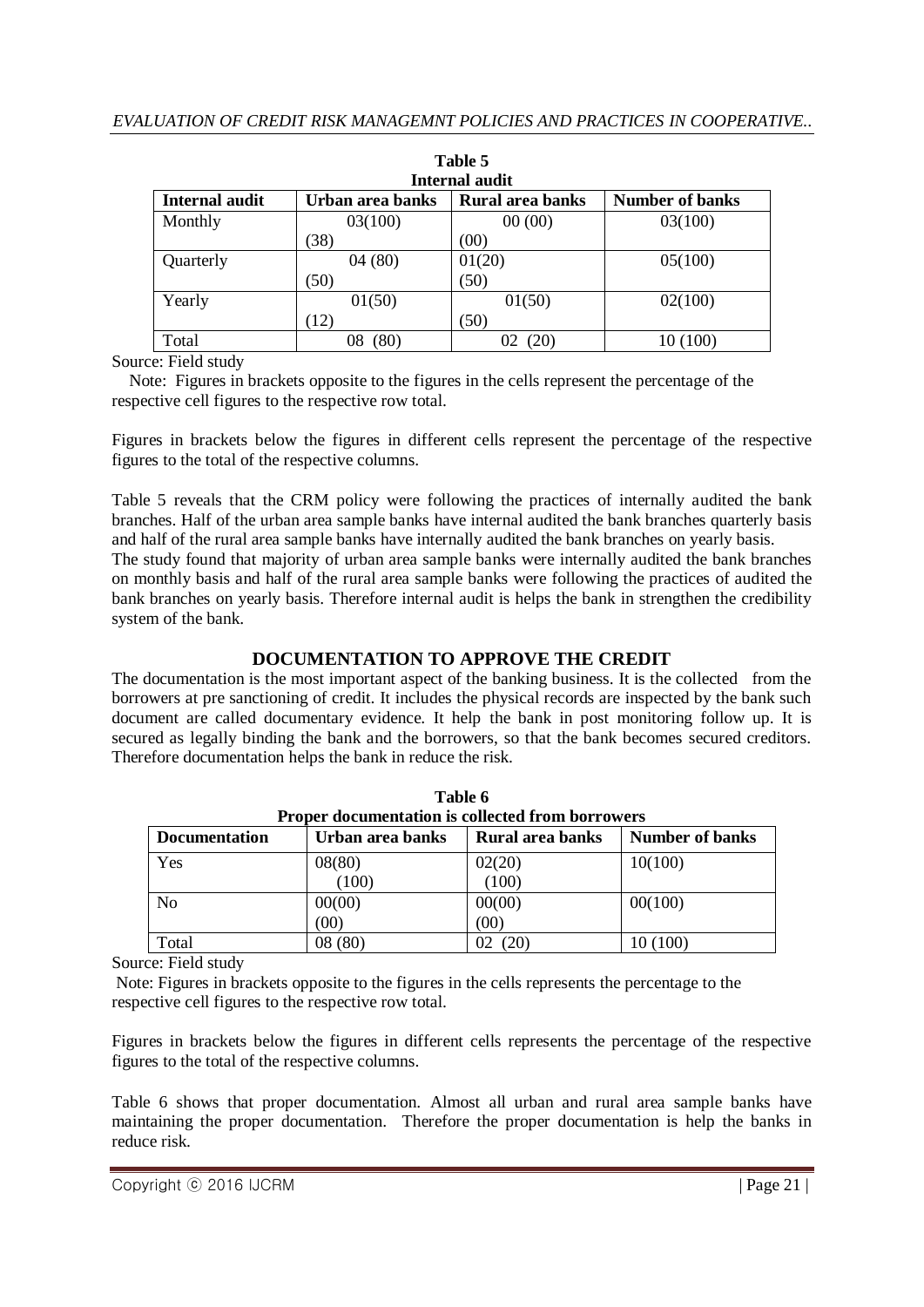# **COLLATERAL SECURITY FOR SMALL BORROWERS**

Collateral is a security in the kind of an asset or property is acquired by the bank in the form of collateral security at the time of lending credit. If the borrower stop the making payment of credit the bank can seize the asset to recover the loss.

The urban area and rural area banks have collect the collateral security from the borrowers it help the banks to recover the credit loss. The some sample banks have provided the credit to small borrowers with their personal assurance. If the borrower fail to make credit payment within given period of time, then it is high risk factor for the bank.

The urban and rural area sample banks were following the practices of collateral security from the borrowers is shown in the table

| <b>Collateral security for small borrowers</b> |                  |                  |                        |  |  |  |
|------------------------------------------------|------------------|------------------|------------------------|--|--|--|
| <b>Collateral security</b>                     | Urban area banks | Rural area banks | <b>Number of banks</b> |  |  |  |
| Yes                                            | 06(75)           | 02(25)           | 08(100)                |  |  |  |
|                                                | (75)             | (100)            | (80)                   |  |  |  |
| N <sub>0</sub>                                 | 02(100)          | 00(00)           | 02(100)                |  |  |  |
|                                                | (25)             | (00)             | (20)                   |  |  |  |
| Total                                          | 08(80)           | 02(20)           | 10 (100)               |  |  |  |

**Table 7**

Source: Field study

 Note: Figures in brackets opposite to the figures in the cells represents the percentage to the respective cell figures to the respective row total.

Figures in brackets below the figures in different cells represents the percentage of the respective figures to the total of the respective columns.

Table 7 revels that collateral security for small borrowers. That 75 % of urban area sample banks have taken the collateral security from the small borrowers and 100 % of urban area sample banks have not taken the collateral security from small borrowers. However 25 % of rural area sample banks have taken the collateral security from small borrowers.

The study was found that three fourth of urban area sample bank have collect the collateral security from small borrowers and all the rural area sample banks have collected the collateral security from small borrowers. Therefore the further sample banks have collect the collateral security from the small borrowers, it help the bank in control the risk.

# **FINDINGS AND SUGGESTIONS**

The CRM policy and practices of rural and urban area cooperative banks in Dharwad district, Allthe urban area sample banks and rural area sample banks were strictly following the KYC norms while introduce the customers and urban area sample banks were registered three credit information bureaus are Highmark, Experian and Equifax and rural area sample banks are registered the Highmark only. Further one of the urban area sample bank have not registered the credit information bureau and they have registered the credit information bureau, it help the banks in reduce the risk.

However, three fourth of the urban area sample banks have high concentration on priority sector lending it is high risk for the banks and half of the rural area sample banks were high concentrate on credit exposure limits, it indicates the high risk for the bank. Therefore the sample banks have lower concentrate on credit portfolio to reduce the risk.The study observed that one fourth of urban area sample banks were following the practices of weaker sector lending with high concentration of credit